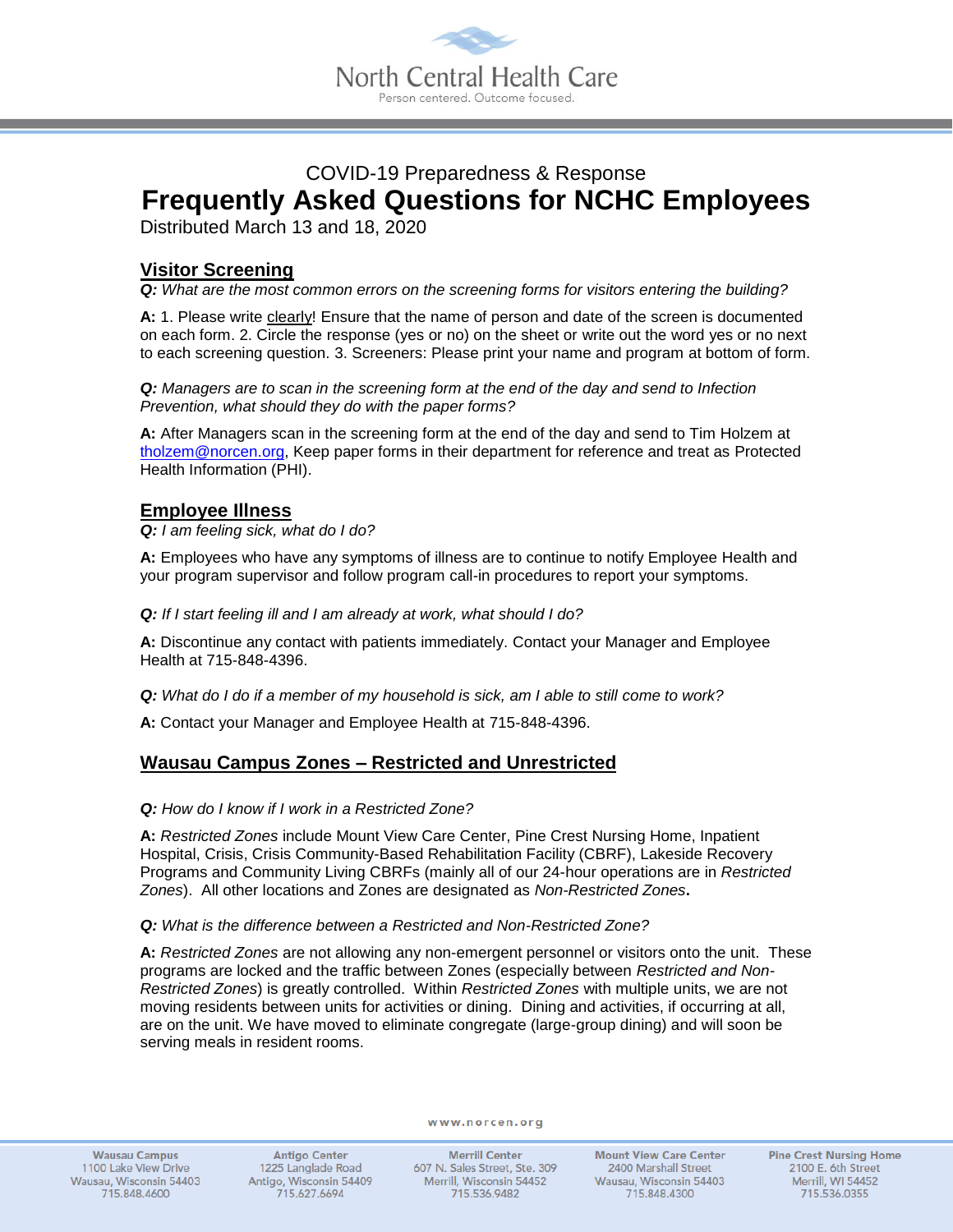

*Q: Only Authorized Staff are allowed to cross into other zones on the Wausau Campus. What does "authorized" mean and how do you know if you are authorized?*

**A:** Staff are not authorized to cross zones unless they have explicit direction from your Program Manager.

*Q: Is it ok to cross zone for emergency response situations?*

**A:** Yes. It is ok to cross zones for emergencies or codes.

## **Lunch & Breaks**

*Q: Can I leave the facility for lunch or personal appointments during my work shift?*

**A:** It is STRONGLY DISCOURAGED to leave the facility during your scheduled work shift to minimize the risk of group exposure. Please bring what you need to eat with you each day and try to reschedule any external non-emergent appointments until further notice. Discuss with your manager any necessary arrangements or exceptions.

*Q: Can I have food delivered to my program during this time?*

**A:** All food deliveries are STRONGLY DISCOURAGED to minimize the risk of group exposure. Please bring what you need to eat with you each day until further notice.

*Q: Can I go to my car during a lunch or break?*

**A:** Yes as long as you are not crossing zones

### **Human Resources**

*Q: I have questions about FMLA and using it?*

**A:** Contact Human Resources at 715.848.4419.

### **Wausau Campus Security**

*Q: Will Wausau Campus Security be walking through Campus? Are they still available to call if needed?*

**A:** Per Mar is suspended walk-throughs inside the NCHC Wausau Campus at this point given the zones, screening and visitations restrictions. Per Mar will continue to patrol the parking lot daily as well as ensure NCHC Wausau Campus is locked.

### **Face Masks and PPE Use**

*Q: If I have concerns about my own personal health and exposure while I am at work, should I wear a mask while I am at work?*

**A:** Based on CDC recommendation, it is not recommended to use a face mask if you are not sick. The CDC says that surgical masks won't stop the wearer from inhaling small airborne particles, which can cause infection. Nor do these masks form a snug seal around the

www.norcen.org

**Antigo Center** 1225 Langlade Road Antigo, Wisconsin 54409 715.627.6694

**Merrill Center** 607 N. Sales Street, Ste. 309 Merrill, Wisconsin 54452 715.536.9482

**Mount View Care Center** 2400 Marshall Street Wausau, Wisconsin 54403 715.848.4300